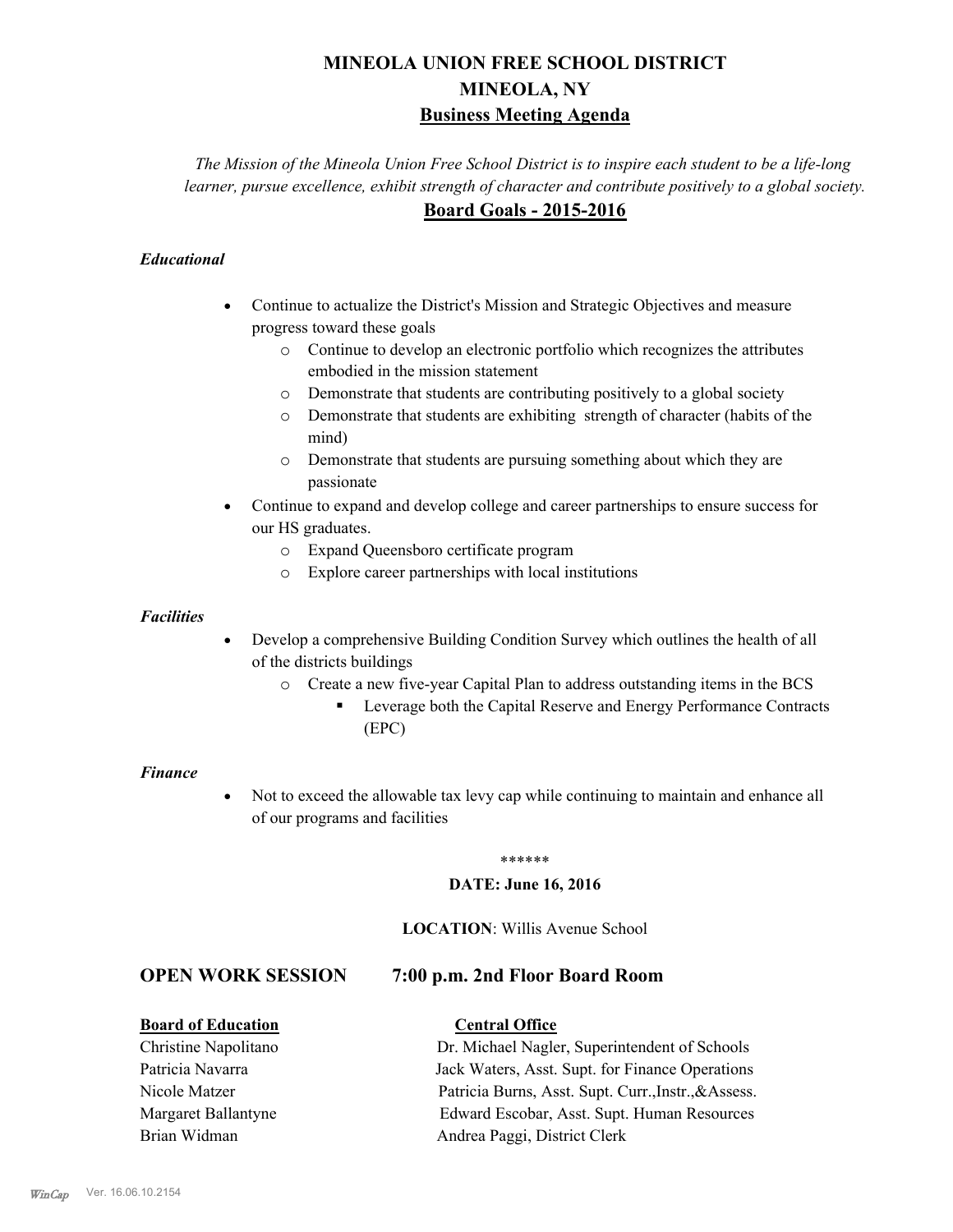**A. Call to Order** 

**B. Pledge of Allegiance**

**C. Reading of Mission**

**D. Moment of Silent Meditation**

**E. Dais & Visitor Introductions**

**F. High School Student Organization Report**

#### **G. BOE Reports**

- **a. Comments from Board Trustees**
- **b. Comments from Board President**
- **c. Comments from Superintendent**

**H. Old Business**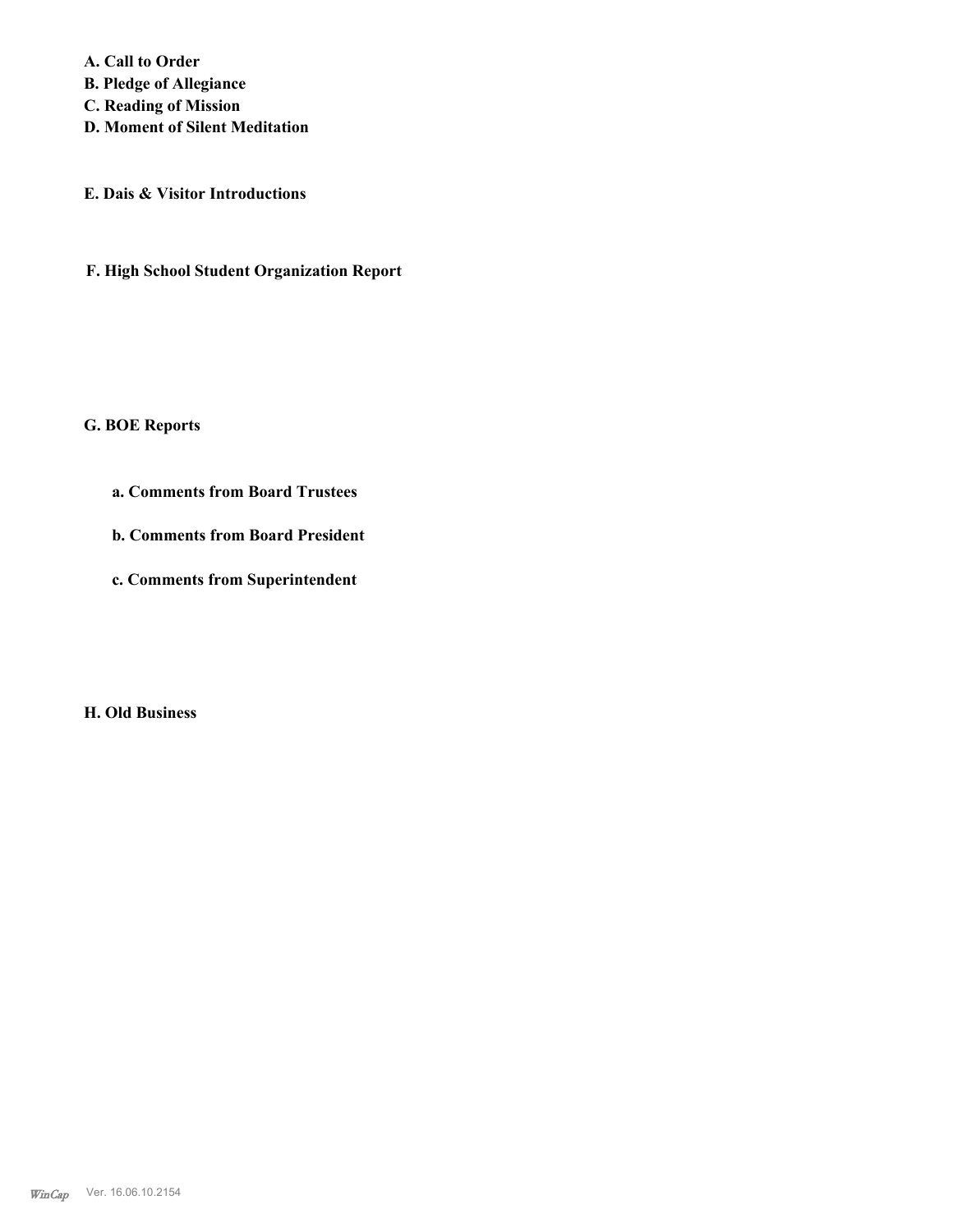#### **I. New Business**

#### **Policy- Second Reading and Adoption of Revised Board Policies**

**RESOLUTION # 89 - BE IT RESOLVED** that the Board of Education of the Mineola UFSD waives the second formal reading of the following Revised Board Policies due to their availability on the information table and moves their adoption:

Policy # 7521- Students With Life-Threatening Health conditions

Policy # 8260- Title I Parent Involvement

| <b>Motion:</b><br>Second: |     |  |
|---------------------------|-----|--|
| Yes:                      | No: |  |
|                           |     |  |
|                           |     |  |
|                           |     |  |
|                           |     |  |
| Passed:                   |     |  |

#### **Regulations- Second Reading and Adoption of Board Regulations**

**RESOLUTION # 90 - BE IT RESOLVED** that the Board of Education of the Mineola UFSD waives the second formal reading of the following Board Regulations due to their availability on the information table and moves their adoption:

Regulation # 3280R- Public Use of School Facilities Regulation

Regulation # 5411R- Procurement Guidelines

Regulation # 7521R- Opioid Overdose Prevention Regulation

**Motion: \_\_\_\_\_\_\_\_\_\_\_\_\_ Second: \_\_\_\_\_\_\_\_\_\_\_\_\_ Yes: \_\_\_\_\_\_\_\_\_\_\_\_\_ No: \_\_\_\_\_\_\_\_\_\_\_\_\_ \_\_\_\_\_\_\_\_\_\_\_\_\_ \_\_\_\_\_\_\_\_\_\_\_\_\_ \_\_\_\_\_\_\_\_\_\_\_\_\_ \_\_\_\_\_\_\_\_\_\_\_\_\_ \_\_\_\_\_\_\_\_\_\_\_\_\_ \_\_\_\_\_\_\_\_\_\_\_\_\_ \_\_\_\_\_\_\_\_\_\_\_\_\_ \_\_\_\_\_\_\_\_\_\_\_\_\_**

**Passed: \_\_\_\_\_\_\_\_\_\_\_\_\_**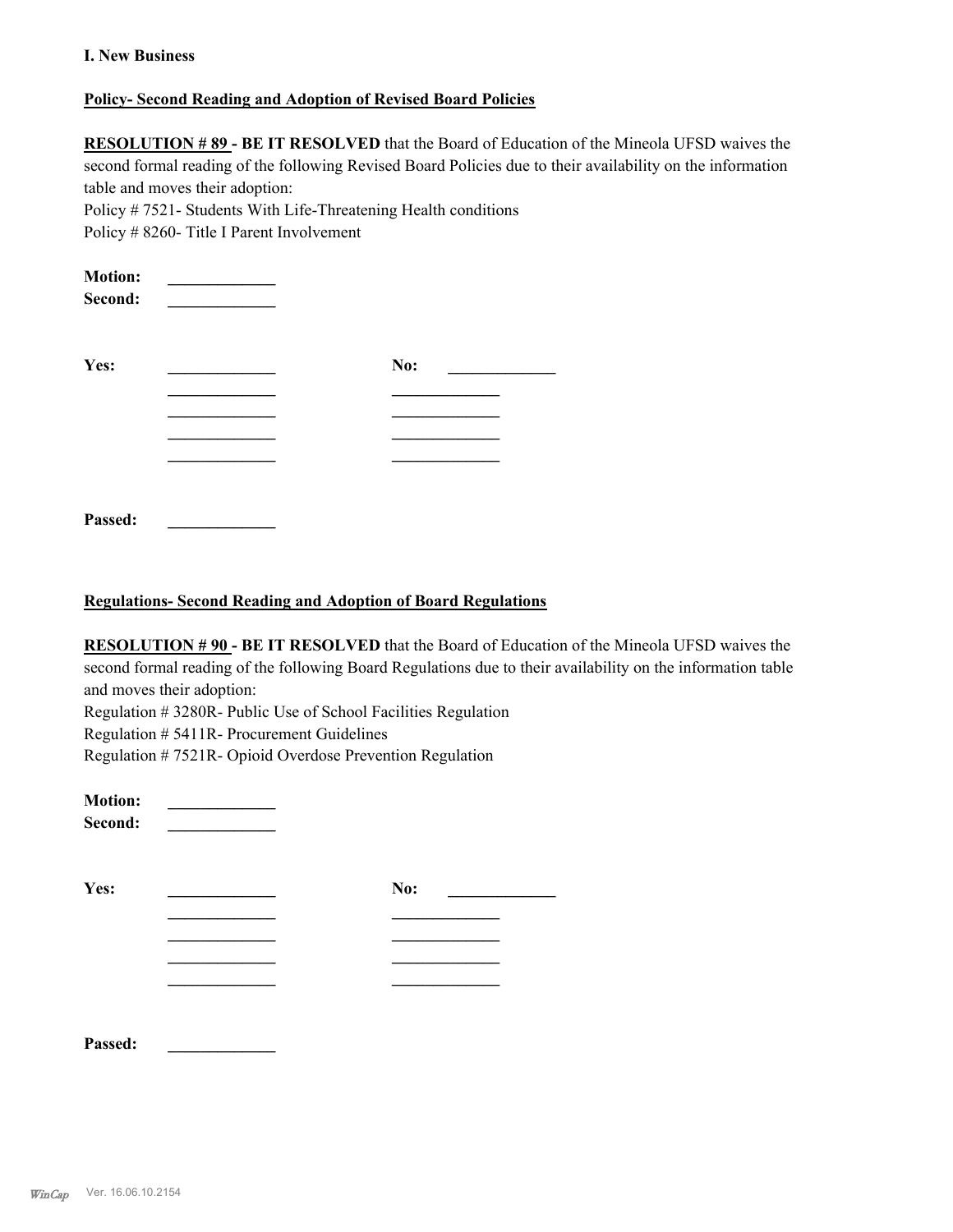#### **Employee Agreement**

**RESOLUTION # 91 - BE IT RESOLVED**, that the Board of Education of the Mineola Union Free School District hereby authorizes and approves a Side Letter Agreement concerning Employee # 914, made known to the Board in executive session, between the Board, the Employee, and the Mineola Teachers' Association, dated June 8, 2016

| <b>Motion:</b><br>Second: |     |
|---------------------------|-----|
| Yes:                      | No: |
|                           |     |
|                           |     |
|                           |     |
|                           |     |
|                           |     |
| Passed:                   |     |

#### **J. Consensus Agenda**

**RESOLUTION # 92 - BE IT RESOLVED** that the Board of Education approves the consensus agenda items J.1.a. through J.9.b., as presented.

**Motion: \_\_\_\_\_\_\_\_\_\_\_\_\_ Second: \_\_\_\_\_\_\_\_\_\_\_\_\_**

| Yes:    | No: |
|---------|-----|
|         |     |
|         |     |
|         |     |
|         |     |
|         |     |
| Passed: |     |

#### 1. **Accepting of Minutes**

That the Board of Education accepts the minutes of the May 17, 2016 Business Meeting and June 2, 2016 Workshop Meeting as presented. a.

#### 2. **Instruction**

- a. Resignation(s)
- That the Board of Education accepts the resignation of Andrew J. Casale, Middle School Instructional Leader, effective June 30, 2016. 1.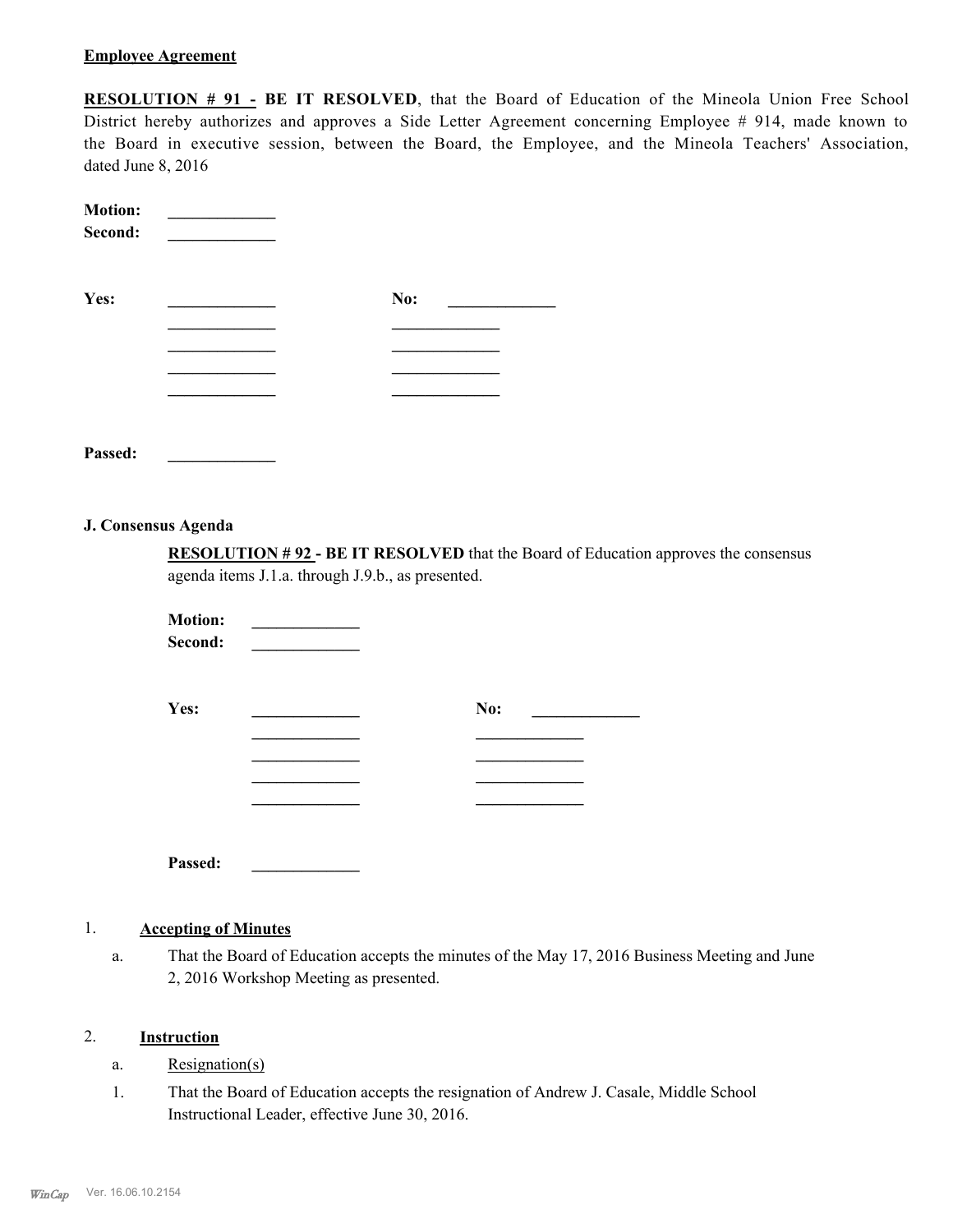- That the Board of Education accepts the resignation of Matthew C. Gaven, Middle School Principal, effective June 30, 2016. 2.
- That the Board of Education accepts the resignation of Margarita Maravel, Middle School Instructional Leader, effective June 30, 2016. 3.
- That the Board of Education accepts the resignation of Dominick J. Tolipano, Elementary Teacher, effective June 30, 2016. 4.
- That the Board of Education accepts the resignation of Carmen T. Vazquez, Elementary Teacher, effective June 30, 2016. 5.
- That the Board of Education accepts the resignation of Rachel M. Montanez, Color Guard Director, effective June 9, 2016. 6.
- That the Board of Education accepts the resignation of Heather Dvorak, Dean of Discipline, effective June 30, 2016. 7.
- b. Leave(s) of Absence/Personal
- That the Board of Education grants a request to Nicole Bartone, for an unpaid Leave of Absence, due to personal reasons, effective August 31, 2016 to June 30, 2017. 1.
- c. Leave(s) of Absence/Child Rearing
- That the Board of Education grants a request to Karen Bendel, for a Leave of Absence, for childrearing purposes, using accumulated sick days, starting approximately November 17, 2016. 1.
- d. Appointments Instruction
- That the Board of Education approves the appointment of Andrew Casale, to the probationary position of Middle School Principal, effective July 1, 2016. Salary: AMSA MS Principal, Step 1, \$164,345. Probationary Period July 1, 2016 to June 30, 2020. 1.
- That the Board of Education approves the appointment of Margarita Maravel, to the probationary position of Elementary Principal at Hampton Street, effective July 1, 2016. Salary: AMSA Elementary Principal, Step 1, \$155,573. Probationary Period: July 1, 2016 to June 30, 2020. 2.
- That the Board of Education approves the appointment of Dominick Tolipano, to the probationary position of Assistant Principal at Jackson Avenue, effective July 1, 2016. Salary: AMSA SPVR, Step 1, \$143,381. Probationary Period: July 1, 2016 to June 30, 2020. 3.
- That the Board of Education approves the appointment of Kuri DiFede, to the probationary position of Computer Science Teacher in the tenure area of technical subjects, effective August 31, 2016. Salary: MA, Step 4, \$77,147. Probationary Period: August 31, 2016 to August 30, 2020. 4.
- That the Board of Education approves the appointment of James Durso, to the probationary position of Physical Education Teacher, effective August 31, 2016. Salary: MA, Step 1, \$68,282. Probationary Period: August 31, 2016 to August 30, 2020. 5.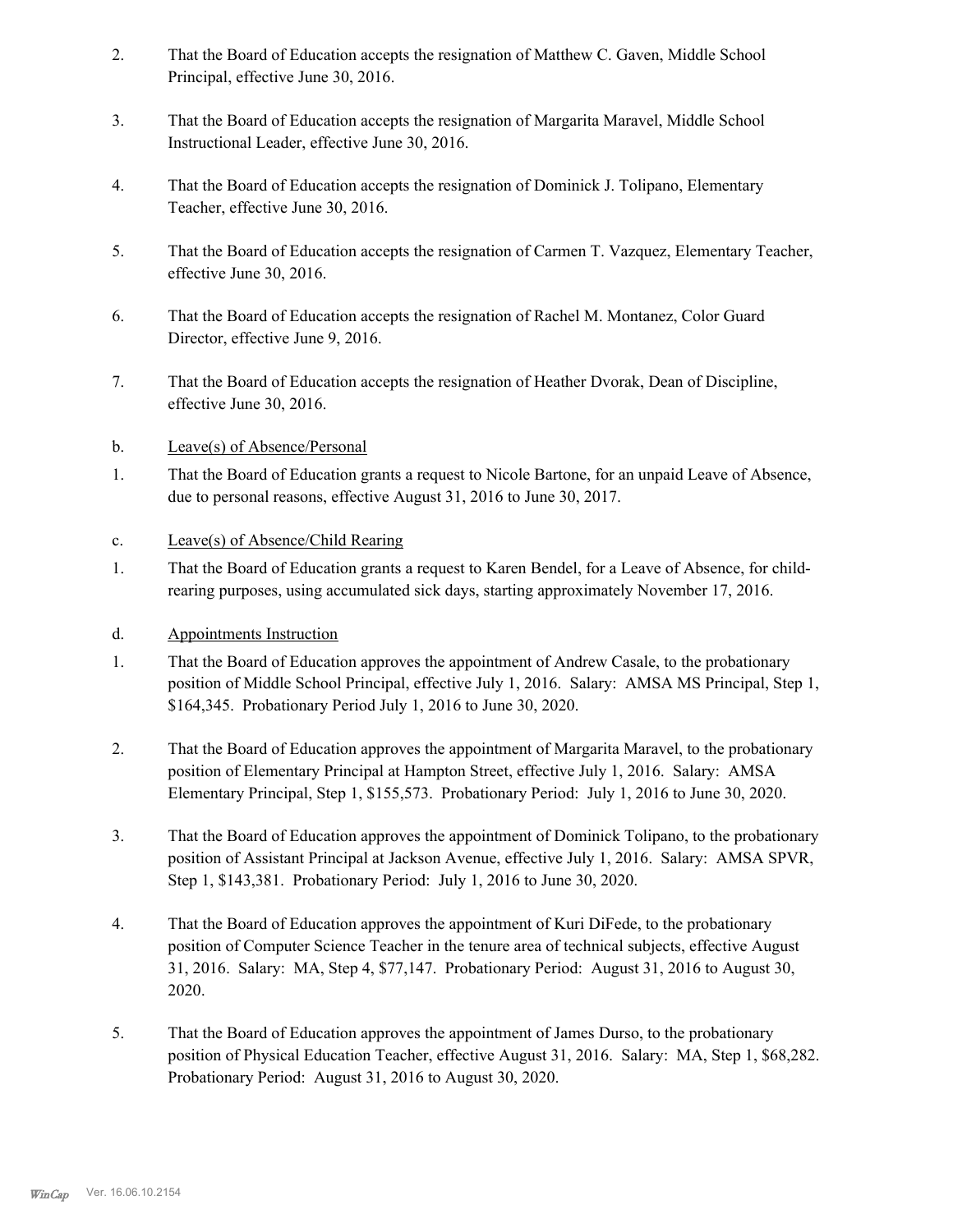- That the Board of Education approves the appointment of Elizabeth Gerner, to the probationary position of Math/Special Education Teacher, effective August 31, 2016. Salary: MA, Step 1, \$68,282. Probationary Period: August 31, 2016 to August 30, 2020. 6.
- That the Board of Education approves the appointment of Jamie McAndrew, to the probationary position of Social Studies/Special Education Teacher, effective August 31, 2016. Salary: MA, Step 1, \$68,282. Probationary Period: August 31, 2016 to August 30, 2020. 7.
- That the Board of Education approves the appointment of Michael Oliveri, to the probationary position of ELA/ Special Education Teacher, effective August 31, 2016. Salary: MA, Step 1, \$68,282. Probationary Period: August 31, 2016 to August 30, 2020. 8.
- That the Board of Education approves the appointment of Damaris Ramirez, to the position of Probationary Elementary Teacher, effective August 31, 2016. Salary: MA+30, Step 6, \$88,157. Probationary Period: August 31, 2016 to August 30, 2020. 9.
- That the Board of Education approves the appointment of Matthew Gaven, to the position of Probationary Director of Technology, effective July 1, 2016 with a salary of \$176,329. Probationary Period: July 1, 2016 to June 30, 2020. 10.
- That the Board of Education approves the appointment of Nicholas Tonini, to the position of Probationary Physical Education Teacher, effective August 31, 2016. Salary: BA, Step 1, \$58,706. Probationary Period: August 31, 2016 to August 30, 2020. 11.
- That the Board of Education approves the appointment of Daniel Reardon, to the position of Probationary Dean of Discipline, effective July 1, 2016 with a salary of \$120,000. Probationary Period: July 1, 2016 to June 30, 2020. 12.
- That the Board of Education approves the appointment of Irina Renner, to the position of Probationary ELA/ENL/Special Teacher, effective August 31, 2016. Salary: MA+30, Step 1, \$72,828. Probationary Period: August 31, 2016 to August 30, 2020. 13.
- That the Board of Education approves the appointment of Andrew Woolsey, to the position of Probationary Technology Education Teacher, effective August 31, 2016. Salary: MA, Step 3, \$74,186. Probationary Period: August 31, 2016 to August 30, 2020. 14.
- That the Board of Education approves the appointment of Carmen Vazquez, to the position of Instructional Leader, effective July 1, 2016. Salary: AMSA MSIL, Step 1, \$129,842. Probationary Period: July 1, 2016 to June 30, 2020. 15.
- That the Board of Education approves the appointment of Catherine Simek, to the position of Instructional Leader, effective July 1, 2016. Salary: AMSA MSIL, Step 1, \$129,842. Probationary Period: July 1, 2016 to June 30, 2020. 16.
- That the Board of Education approves the appointment of Sara Ortiz, to the position of Instructional Leader, effective July 1, 2016. Salary: AMSA MSIL, Step 1, \$129,842. Probationary Period: July 1, 2016 to June 30, 2020. 17.
- That the Board of Education approves the appointment of Leigh Shaw, to the position of Instructional Leader, effective July 1, 2016. Salary: AMSA MSIL, Step 1, \$129,842. Probationary Period: July 1, 2016 to June 30, 2020. 18.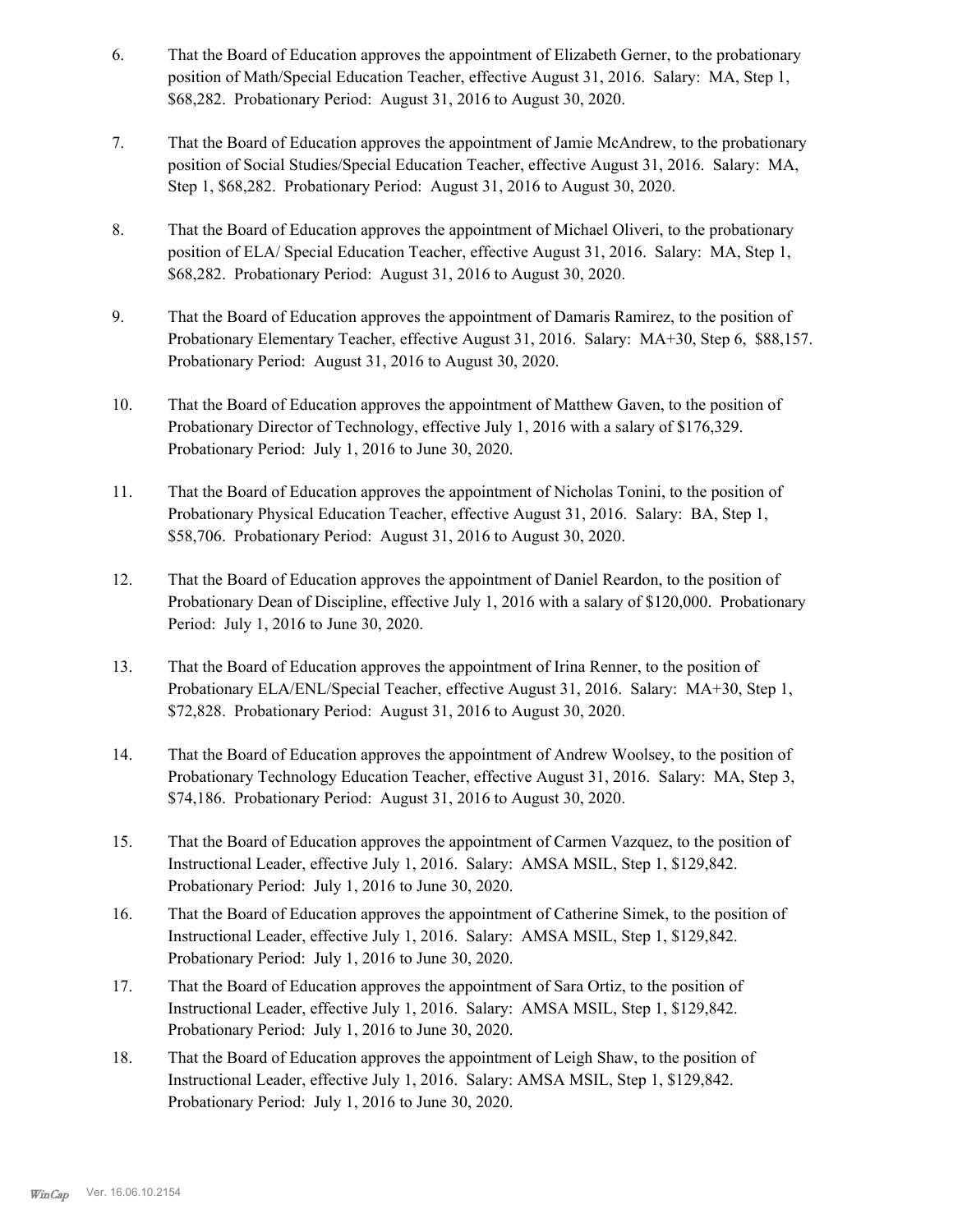- That the Board of Education approves the appointment of Nicole Culella, to the position of Instructional Leader, effective July 1, 2016. Salary: AMSA MSIL, Step 1, \$129,842. Probationary Period: July 1, 2016 to June 30, 2020. 19.
- That the Board of Education approves the appointment of Heather Dvorak, to the position of Assistant Principal at Mineola High School, effective July 1, 2016. Salary: AMSA HSAP, Step 1, \$147,936. Probationary Period: July 1, 2016 to June 30, 2020. 20.

### 3. **Instruction: Committee on Special Education**

a. That the Board of Education approves the CSE/CPSE/SCSE recommendations for programs and services for students with IEPs for the time period from 3/1/16- 5/31/16. Please be advised that all of the parents have received the student's IEP and a copy of their DUE process rights.

## 4. **Instruction: Contracted**

a. That the Board of Education approves an agreement between the Mineola UFSD and Fred Robert Bocchino, Heart of Change, consultant to work with Principals and Key Leaders (teachers) for the 2016-2017 school year.

b. That the Board of Education approves an agreement between the Mineola UFSD and Cristian R. Solorza, consultant to work with Principals and teachers for the 2016-2017 school year.

c. That the Board of Education approves an agreement between the Mineola UFSD and Miller Educational Consulting Services, Inc. to work with Principals and teachers for the 2016-2017 school year.

d. That the Board of Education approves an agreement between the Mineola UFSD and Gina Castaldo, consultant, to work with Principals and teachers for the 2016-2017 school year.

# 5. **Instruction: Student Actions**

That the Board of Education approves the following Out of State and /or Overnight field trips: - Marching Band at Band Camp: Monday, August 15, 2016 - Saturday, August 20, 2016- Camp Kinder Ring, Hopewell Junction, NY, at no cost to the district. a.

- Guidance Department Field Trip to NYS Colleges, September 21-22, 2016

# 6. **Civil Service**

- a. Appointments
- That the Board of Education approve the amendment of the appointment of Joany Laurent, to the position of 5 hour Bus Driver from June 1, 2016 to June 15, 2016. 1.
- That the Board of Education approve the appointment of Caryn Hope Smith, to the position of .5 Registered Nurse, for the 2016/2017 school year, effective September 1, 2016. Salary is \$22,765 on Step 1. 2.
- That the Board of Education approve the appointment of Sheri Ragolia, to the position of .5 Registered Nurse for the 2016/2017 school year, effective September 1, 2016. Salary is \$22,735 on Step 1. 3.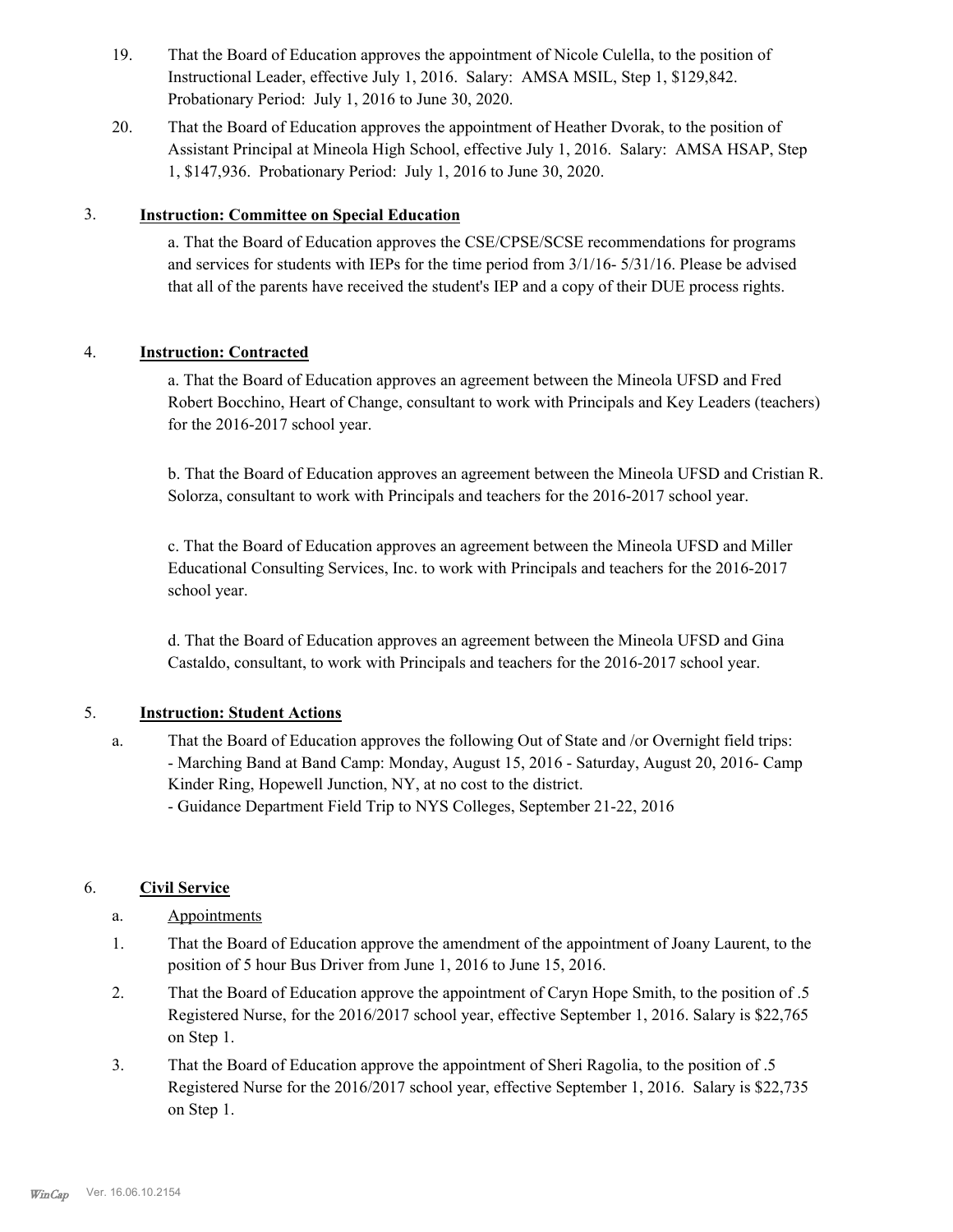- That the Board of Education approve the appointment of Erin Meehan, to the position of Seasonal Worker at the High School, effective July 1, 2016. Salary is \$8.00 per hour. 4.
- b. Leave(s) of Absence
- That the Board of Education approve a paid Medical Leave of Absence, due to family illness, to Frances Lapoff, Bus Attendant, effective June 2, 2016 through June 24, 2016. 1.
- That the Board of Education approve a paid Medical Leave of Absence, due to family illness, to Joaquim Farinhas, 10 month Bus Driver, effective May 23, 2016 through June 13, 2016. 2.
- That the Board of Education approve a paid Medical Leave of Absence to Gonzalo Giron, Cleaner, effective May 31, 2016 through June 27, 2016. 3.
- c. Resignation(s)
- That the Board of Education accept, with regret, the resignation for the purpose of retirement of Vivian Depascale, Bus Driver, effective July 29, 2016. 1.
- Appointment(S) Summer Special Ed Teachers-In-Training That the Board of Education approves the following Teachers-In-Training for the Summer Special Education Program: d. POSITION EMPLOYEE NAME SALARY EFFECTIVE

| <b>FUSITIUN</b> | ENIT LUI EE NAME | <b>SALANI</b> | <b>EFFEUIIVE</b> |
|-----------------|------------------|---------------|------------------|
| Seasonal Worker | Andrea Agurto    | \$8.50        | 07/05/2016       |
| Seasonal Worker | Angela Tsakiris  | \$8.50        | 07/05/2016       |

- e. Civil Service: Other
- That the Board of Education approve the following Seasonal Workers for the Instructional Wrestling Camp at the High School, effective July 11, 2016 through July 15, 2016. Salary will be \$8.00 per hour: -Edwin Acevedo 1.

-Michael Cueter

#### Appointment(S) Summer Cleaners(s) f.

|     | That the Board of Education approves the following individuals as Summer Cleaners: |                          |               |                  |  |
|-----|------------------------------------------------------------------------------------|--------------------------|---------------|------------------|--|
|     | <b>POSITION</b>                                                                    | <b>EMPLOYEE NAME</b>     | <b>SALARY</b> | <b>EFFECTIVE</b> |  |
| 1.  | Seasonal Worker                                                                    | Kyle Dunleavy            | \$8.50        | 06/07/2016       |  |
| 2.  | Seasonal Worker                                                                    | Thomas Farrell           | \$8.50        | 06/07/2016       |  |
| 3.  | Seasonal Worker                                                                    | Dominic Paggi            | \$8.50        | 06/07/2016       |  |
| 4.  | Seasonal Worker                                                                    | Anthony Coraci           | \$8.50        | 07/05/2016       |  |
| 5.  | Seasonal Worker                                                                    | James Gerstner           | \$8.50        | 07/05/2016       |  |
| 6.  | Seasonal Worker                                                                    | Edien Hincapie           | \$8.50        | 07/05/2016       |  |
| 7.  | Seasonal Worker                                                                    | Matthew Kosowski         | \$8.50        | 07/05/2016       |  |
| 8.  | Seasonal Worker                                                                    | Robert Lang              | \$8.50        | 07/05/2016       |  |
| 9.  | Seasonal Worker                                                                    | Richard Lucchesi         | \$8.50        | 07/05/2016       |  |
| 10. | Seasonal Worker                                                                    | Peter McCormack          | \$8.50        | 07/05/2016       |  |
| 11. | Seasonal Worker                                                                    | Daniel Pepe              | \$8.50        | 07/05/2016       |  |
| 12. | Seasonal Worker                                                                    | <b>Matthew Tavernite</b> | \$8.50        | 07/05/2016       |  |
| 13. | Seasonal Worker                                                                    | Christopher Theriot      | \$8.50        | 07/05/2016       |  |
| 14. | Seasonal Worker                                                                    | William Walton           | \$8.50        | 07/05/2016       |  |
| 15. | Seasonal Worker                                                                    | Giovanni Dupuy           | \$8.50        | 07/05/2016       |  |
| 16. | Seasonal Worker                                                                    | Ryan DePalma             | \$8.50        | 07/05/2016       |  |
| 17. | Seasonal Worker                                                                    | Steven DePalma           | \$8.50        | 07/05/2016       |  |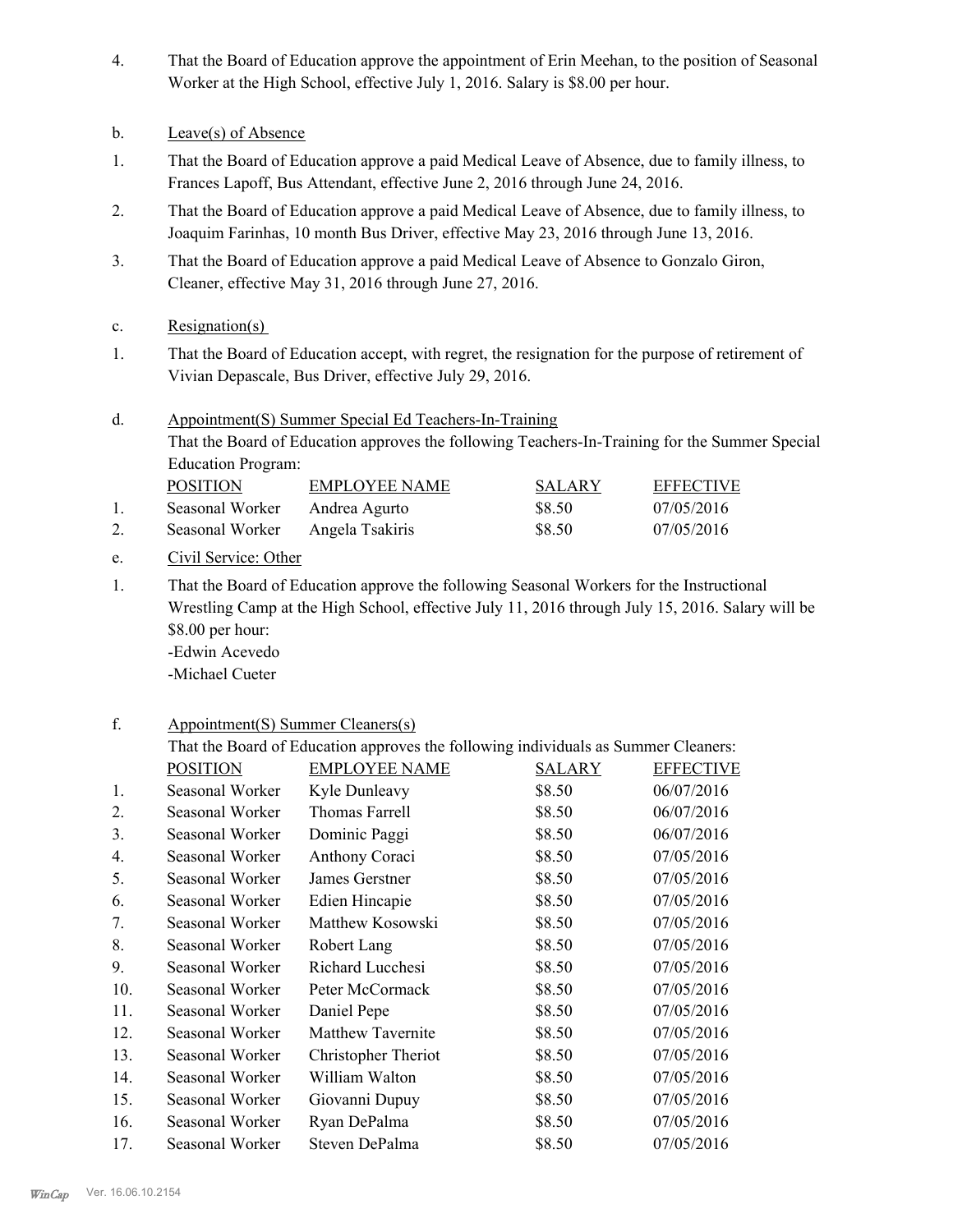|     | <b>POSITION</b> | <b>EMPLOYEE NAME</b> | <b>SALARY</b> | <b>EFFECTIVE</b> |
|-----|-----------------|----------------------|---------------|------------------|
| 18. | Seasonal Worker | Michael Volpe        | \$8.00        | 07/18/2016       |
| 19. | Seasonal Worker | Christopher Volpe    | \$8.00        | 07/18/2016       |
| 20. | Seasonal Worker | John Keyes           | \$8.00        | 07/05/2016       |
| 21. | Seasonal Worker | Christopher Keyes    | \$8.00        | 07/05/2016       |
| 22. | Seasonal Worker | Nicholas Kern        | \$8.00        | 07/05/2016       |
| 23. | Seasonal Worker | Malcolm Hylton       | \$8.00        | 07/05/2016       |
| 24. | Seasonal Worker | Paul Hincapie        | \$8.00        | 07/05/2016       |
| 25. | Seasonal Worker | James Ryan           | \$8.00        | 07/05/2016       |
| 26. | Seasonal Worker | Julia Bregy          | \$8.00        | 07/05/2016       |

### 7. **Business /Finance**

### a. **Treasurer's Report**

1. That the Board of Education accepts the Treasurer's report for the period ending April 30, 2016 and directs that it be placed on file.

#### b. **Approval of Invoices and Payroll**

That the Board of Education accepts the Invoices and Payroll for the period ending May 31, 2016

| A/P Warrant # 21 | May 11, 2016 | \$1,639,613.01 |
|------------------|--------------|----------------|
| A/P Warrant # 22 | May 24, 2016 | \$1,651,935.37 |

#### **TOTAL EXPENSES \$ 3,291,548.38**

PAYROLL # 21 & # 22

| General | \$4,142,055.00 |
|---------|----------------|
| F Fund  | \$51,724.42    |

**TOTAL PAYROLL \$4,193,779.42**

#### 8. **Business/Finance: Contract Approvals**

a. That the Board of Education approves a Consultant Agreement for Directing Technology Services between the Mineola UFSD and Marc Licht, from July 1, 2016 through August 31, 2016.

#### **Business/Finance: Disposal of District Property** 9.

That the Board of Education approves the disposal of the following district property, according to Policy #5250, declaring them obsolete:

- a. Colortran Video lighting "scoop"
- b. E-Z FX Jib Video Tripod